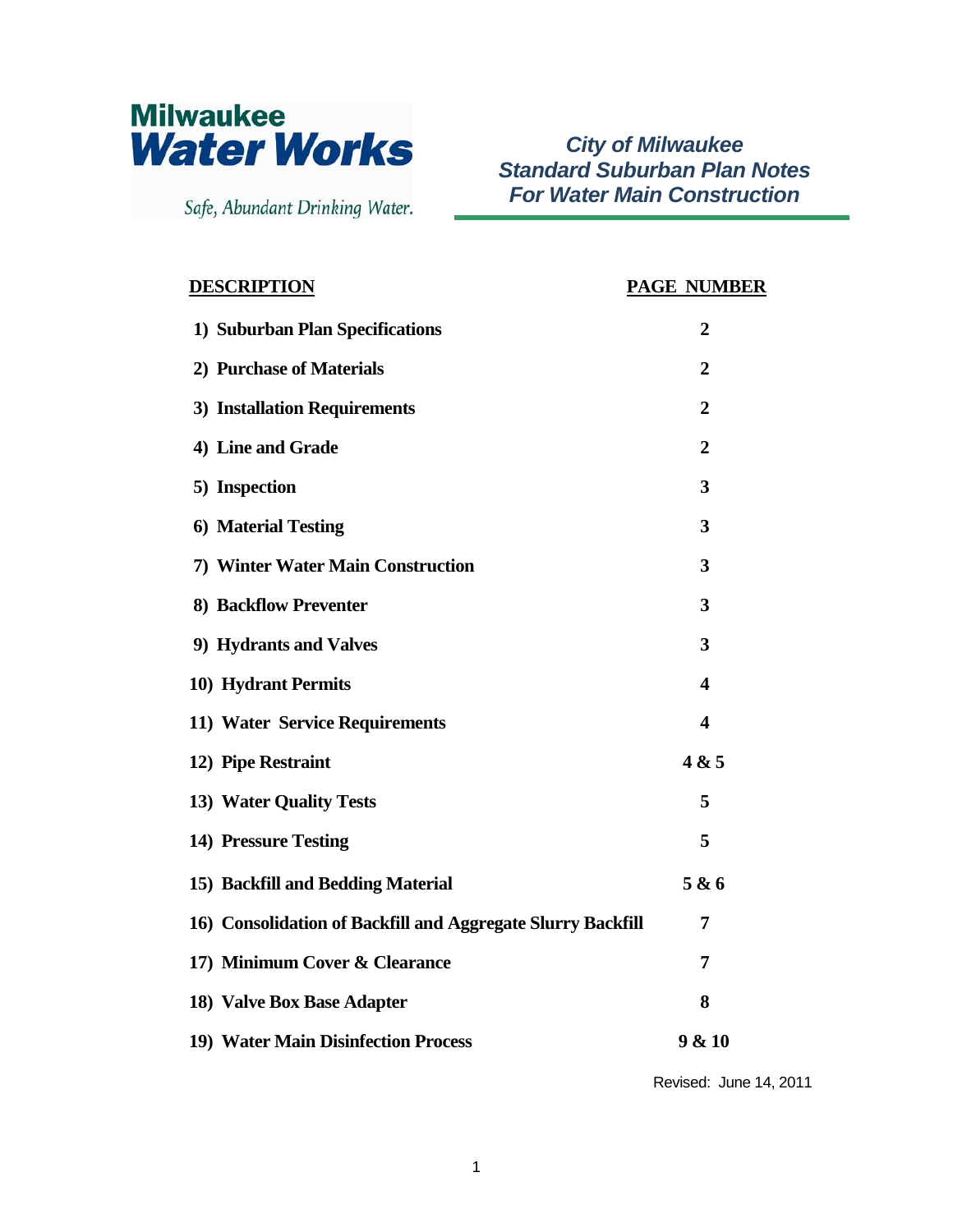## **1) Suburban Plan Specifications**

The City of Milwaukee "Water Main Installation Specifications" dated January 2, 1987, "Rules and Regulations Governing Water Service and Water Service Piping Specifications 2002", and "Standards Suburban Notes" shall supersede all other applicable Water Main Installation specifications.

# **2) Purchase of Materials**

All materials required for the work, including pipe, pipe fittings, specials, valves and hydrants are to be furnished by the Contractor and the cost thereof included in the various unit price bid items.

All materials require inspection by the City of Milwaukee. See Section 5.

Material specifications for furnished materials may be found at <http://water.mpw.net/standardspecs.htm> . Local suppliers have copies of these specifications and are also available upon request from the City of Milwaukee Water Engineering Section.

## **3) Installation Requirements**

The water main may not be installed until all Right-of-Entry forms have been signed and received by the City of Milwaukee. The water main may not be connected to the Milwaukee Water Works Distribution System until all easements are executed or right-of-way openings have been recorded.

## **4) Line and Grade**

The water mains may not be installed until the City of Milwaukee Inspector is supplied with an approved plan with the cut data shown.

The perimeter of all proposed easements shall be staked out in conjunction with the new water main. The water main may not be installed until this has been completed.

All horizontal bends, vertical bends, reducers, connections, hydrants, valves, crosses, tees and breaks shall have straddler stakes. The contractor shall reproduce additional surveying markers as required.

Offset stakes are usually set every 25 feet, starting from the lowest elevation. In rural locations, a 50 foot distance is satisfactory. On water stakeouts, the cut is given to the centerline of the water main, for pipe 16" or smaller. Larger water mains are set to the flow line elevation.

Hydrants require a cut to the centerline and a cut or fill to the proposed new curb grade and to the hydrant flange. This is marked on the cut sheet and on the hydrant-offset stake. Cut sheets shall identify the facility being marked such as, hydrants, manholes, etc.

The gradient, or slope, of each section of water main should be checked and noted on the cut sheet. The contractor shall use this to set the laser, check grade points and lay pipe.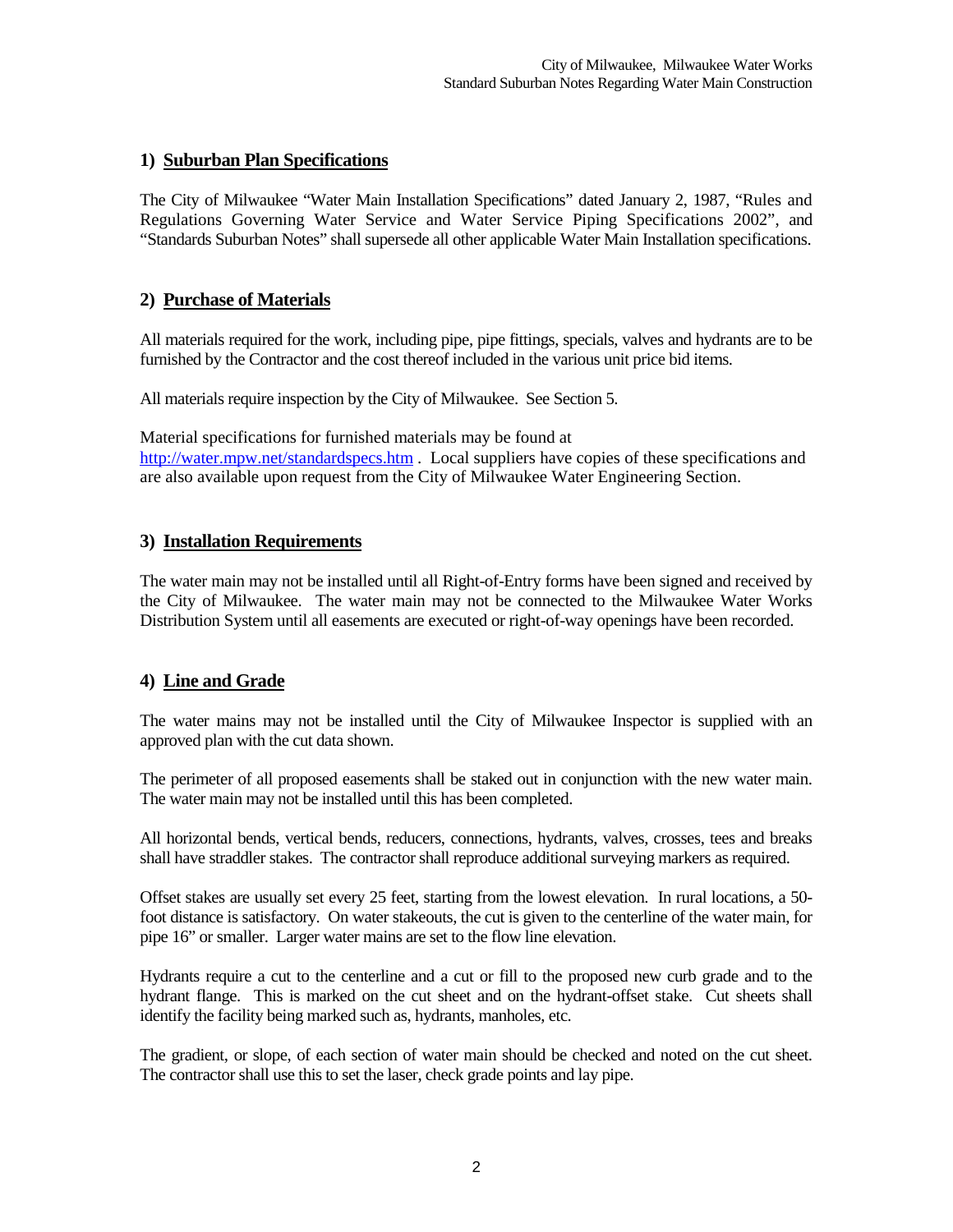# **5) Inspection**

Paragraph 3 of section 3.5.11 of the City of Milwaukee Water Main Installation Specifications, dated 1987, shall be revised to read:

The amount of per diem charge for inspection as referred to in section 2.5.11 shall be \$325.00. The contractor shall allow four working days notice for material inspection and for scheduling installation inspection prior to the start of construction. Contact Steve Brengosz at 414-708-2808 or Mark Scheller at 414-286-2427 for materials inspection and the City of Milwaukee's Construction Section at 414-286-2497 for installation inspection.

# **6) Material Testing**

All material tests required on this contract shall be performed at a testing laboratory designated by the City of Milwaukee.

## **7) Winter Water Main Construction**

No water main construction work shall be done between the days of December  $15<sup>th</sup>$  and March  $15<sup>th</sup>$  of the following year without permission from the City of Milwaukee Commissioner of Public Works or his representative.

## **8) Backflow Preventer**

In any instance where water is used from a hydrant or other public water supply source, the contractor shall protect the public water supply by means of an appropriate backflow preventer.

Where the hose or outlet will be above the elevation of the water source, the contractor shall use a reduced pressure zone (rpz) backflow preventer. If a 3/4" or smaller hose supply is required a vacuum breaker-backflow preventer may be used. Where the hose and outlet will always be below the elevation of the water source an atmospheric vacuum breaker may be used. The backflow preventer shall be connected to the hydrant in compliance with section 2.8.12 of the City of Milwaukee Specifications and shall be self supporting imposing no load on the hydrant.

## **9) Hydrants and Valves**

The contractor shall install hydrants with the nozzle section facing the street where practical.

The cost of modifying the hydrants shall be included in the unit price bid for installing hydrants. The contractor shall be responsible for installing the hydrant frangible coupling (flange) within 0.2' of the plan grade. The contractor shall be responsible for tightening nuts and bolts on all valves and hydrants in this contract.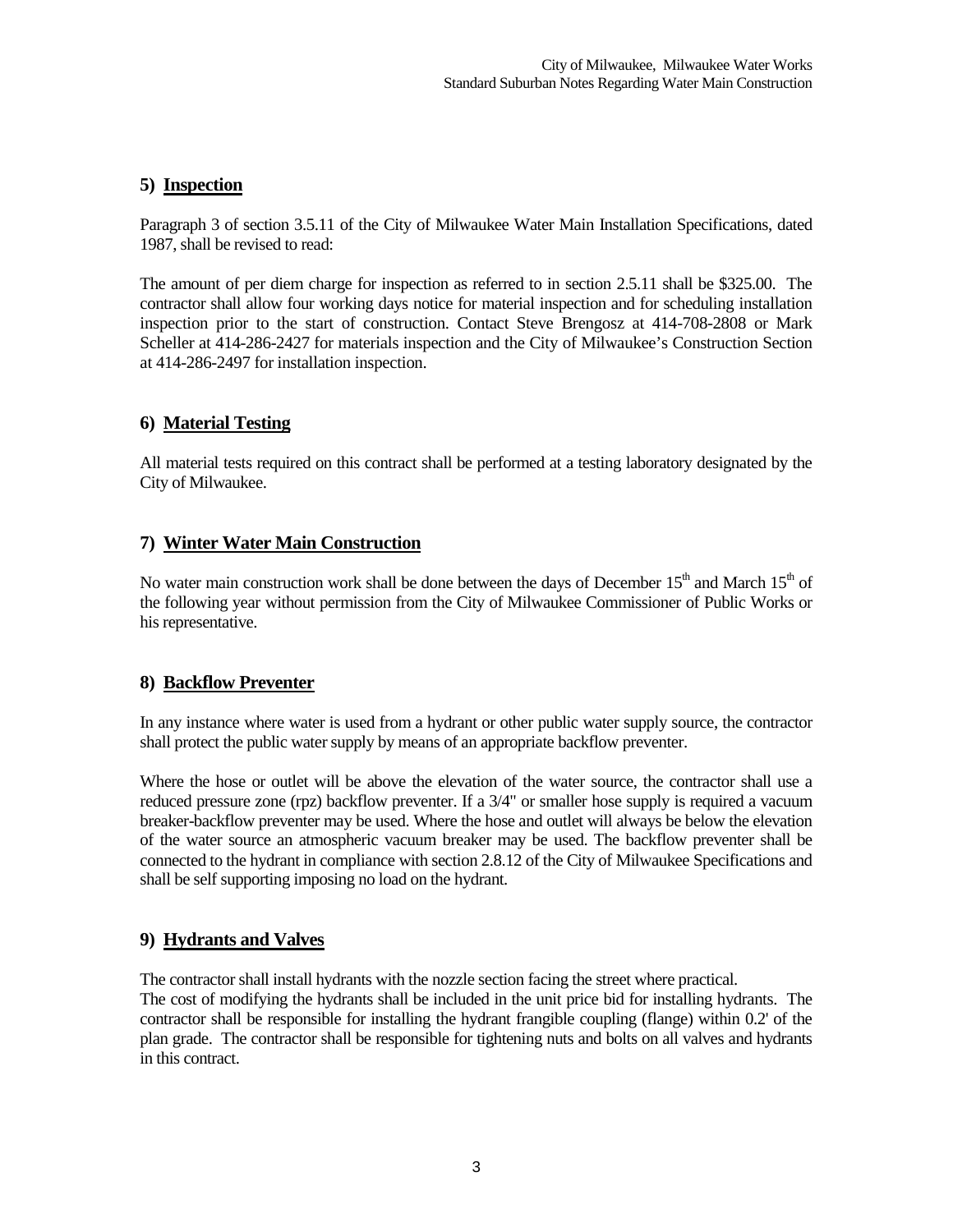## **10) Hydrant Permits**

A \$65.00 hydrant permit/use fee will be part of the hydrant use permit. This fee is per hydrant per week.

It is the intention of the City of Milwaukee to meter and record all water use on this contract. The contractor must obtain a hydrant permit for this contract, which includes the requirement of a meter to measure water usage. This permit can be obtained from the City's Development Center located at 809 N. Broadway.

If it is found that the contractor is not following the standard hydrant permit use rules, the City of Milwaukee will take normal enforcement action.

The permit requires the contractor to place a refundable \$6750.00 deposit for each meter to be used. The contractor will be required to pay \$325.00 for the setup of the meter. The contractor will be charged for the volume of water used and read on the meter(s).

Questions, arranging installations, and readings

MWW Meter Services dispatcher, 414-286-2865 Mr. Tim Garczynski, Water Meter Project Manager, 414-286-8119

# **11) Water Service Requirements**

Permits for water services shall be obtained before tapping the water main. Water services pipe size and location shall be established at the time of the permit application. Water service size may not be adequate if fire protection is required.

A Milwaukee plumbing permit is required if the branch piping extends beyond the branch valve.

Curb stops shall be located three inches inside the right-of way or easement line. Water services shall be installed within the extended building lines.

The contractor shall furnish and install, for all services, a service insulator (Ford Meter Box Co. Inc. SI-2, SI-4, SI-6, SI-7 or equal). Cost of furnishing and installing the service insulator shall be included in the unit bid price for the service. The service insulator shall be installed on the outlet (private property) side of the curb stop.

The water meter shall be located near the front wall of the building. The services shall run perpendicular to the water main and shall remain straight to the meter in the building.

## **12) Pipe Restraint**

Pipe shall be restrained by means of concrete buttresses and anchors as shown on specification drawing no.'s 3 through 12 and 17. When adequate concrete buttressing is not possible, strapping and rodding as shown on drawing no.'s 13, 14, and 16 shall be installed for pipe restraint at 4" through 16" bends and offsets. Bell spigot restraints, as shown in drawing no. 15, shall be used only at the direction of the Commissioner of Public Works - City of Milwaukee.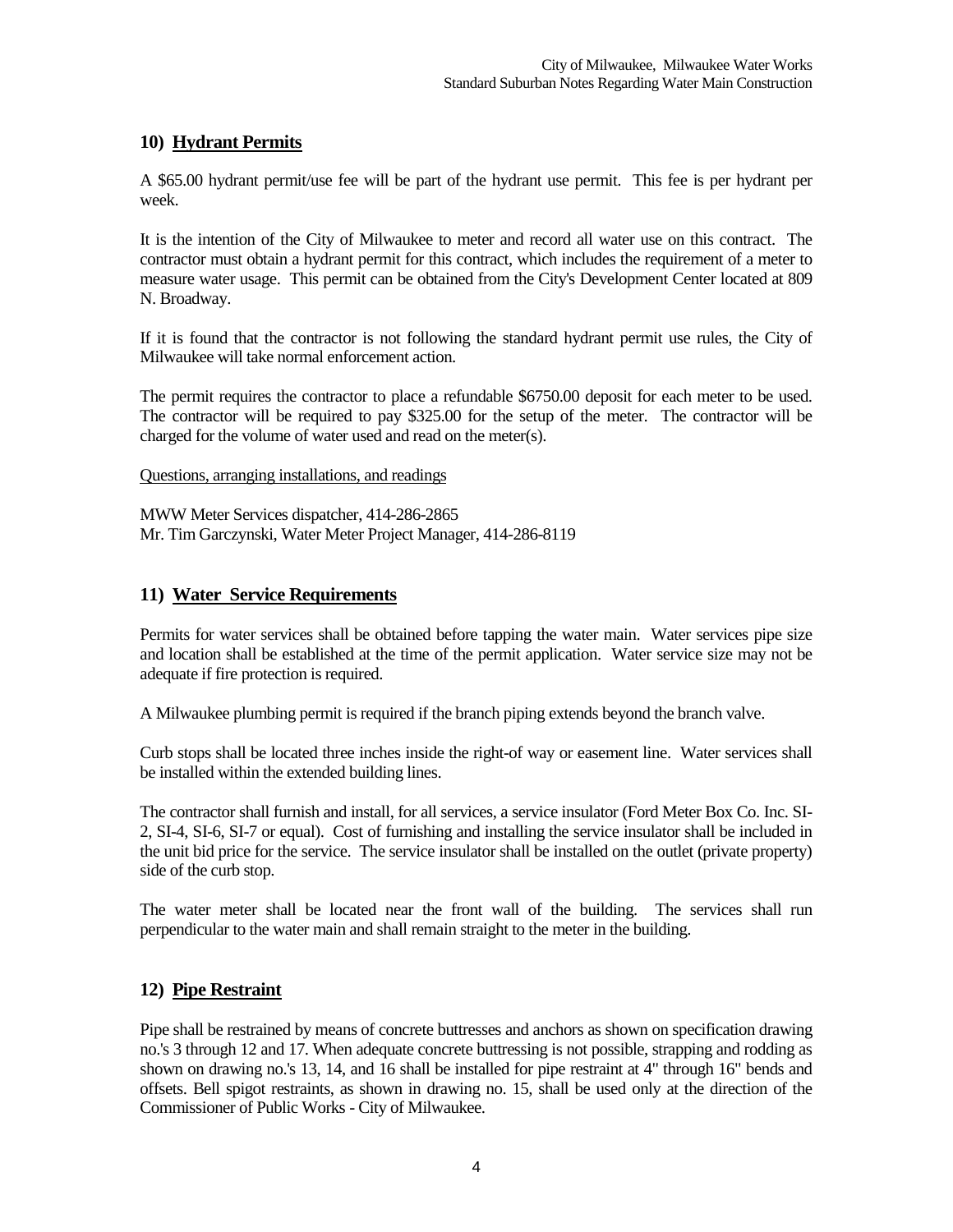- a) In conjunction with concrete restraints when the water main must be immediately restored to service, or
- b) Where other restraints cannot be used.

#### **13) Water Quality Tests**

Section 5.18.1 of the specifications shall be revised to read:

Water from all new mains must successfully pass turbidity and bacterial tests performed by the City before the main is accepted for use.

#### **14) Pressure Testing**

The allowable leakage referred to in section 5.17.3 shall not exceed the number of gallons per hour as determined by the following formula:

$$
GPH = \frac{S \times D \times \sqrt{P}}{148,000}
$$

In which *GPH* = gallons per hour

 $D =$  nominal diameter of main in inches

*S* = length of pipe tested in feet

 $P =$  average pressure in pounds per square inch gauge during leakage test

## **15) Backfill and Bedding Material**

The contractor shall have the option of using one of the following requirements for backfill and bedding on installations of 16" and smaller water mains.

#### Backfill

Material used to backfill water main trenches, as required in chapter 5.16.0 of the "Water Main Installations" of the City of Milwaukee, shall be one of the following options:

#### Option No. 1

Requirements for Crushed Aggregate Base Course, Grade 2, Section 304.2.6 of the "Standard Specification For Highway and Structure Construction" of the State of Wisconsin. The gradation requirements are as follows:

| Sieve Size | <b>Crushed Gravel</b> | <b>Crushed Stone</b> |
|------------|-----------------------|----------------------|
| 1 inch     | $100\%$               | 100 %                |
| 3/8 inch   | $50 - 85\%$           | $40 - 75\%$          |
| No. 4      | $35 - 65\%$           | $25 - 60%$           |
| No. 10     | $25 - 50%$            | $15 - 45\%$          |
| No. 40     | $10 - 30\%$           |                      |
| No. 200    | $3 - 10\%$            | $3 - 12\%$           |
|            |                       |                      |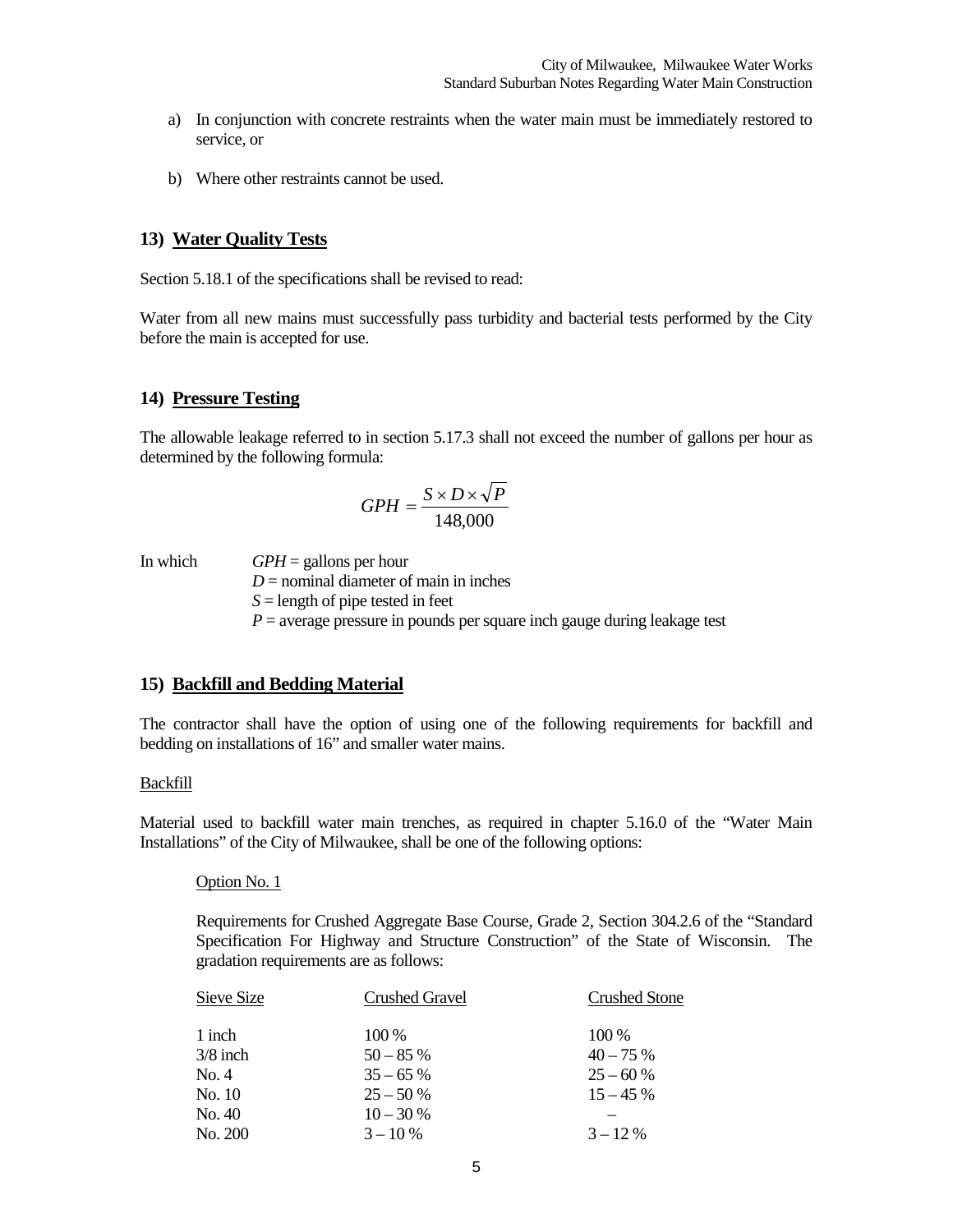| Option No. 2      |                            |                      |
|-------------------|----------------------------|----------------------|
| <b>Sieve Size</b> | $1/4$ " Screenings         |                      |
| $1/2$ inch        | 100 %                      |                      |
| $3/8$ inch        |                            |                      |
| No. 4             | $75 - 100 %$               |                      |
| No. 8             |                            |                      |
| No. 16            |                            |                      |
| No. 30            |                            |                      |
| No. 100           | $10 - 25%$                 |                      |
| Option No. 3      | Sieve Analysis, ASTM C 136 |                      |
| <b>Sieve Size</b> | <b>Percent Passing</b>     |                      |
| $2.5$ inch        | 100.0%                     |                      |
| 2 inch            | 88.2%                      |                      |
| $1.5$ inch        | 68.9%                      |                      |
| 1 inch            | 50.7%                      |                      |
| $3/4$ inch        | 41.0%                      |                      |
| $1/2$ inch        | 33.3%                      |                      |
| $3/8$ inch        | 28.3%                      |                      |
| No. 4             | 20.6%                      |                      |
| No. 10            | 15.8%                      |                      |
| No. 20            | 12.0%                      |                      |
| No. 40            | 10.0%                      |                      |
| No. 100           | 8.3%                       |                      |
| No. 200           | 7.5 %                      | <b>Percent Finer</b> |

than No. 200 Sieve, ASTM C 117

# Bedding

#### Option No. 1

Material used for bedding shall be per specification 4.6.0 of the "Water Main Installation Specifications" of the City of Milwaukee.

Option No. 2

| Sieve Size | $1/4$ " Chips |
|------------|---------------|
| $1/2$ inch | 100 %         |
| $3/8$ inch | $90 - 100 %$  |
| No. 4      |               |
| No. 8      | $0 - 50\%$    |
| No. 16     |               |
| No. 30     | $0 - 5\%$     |
|            |               |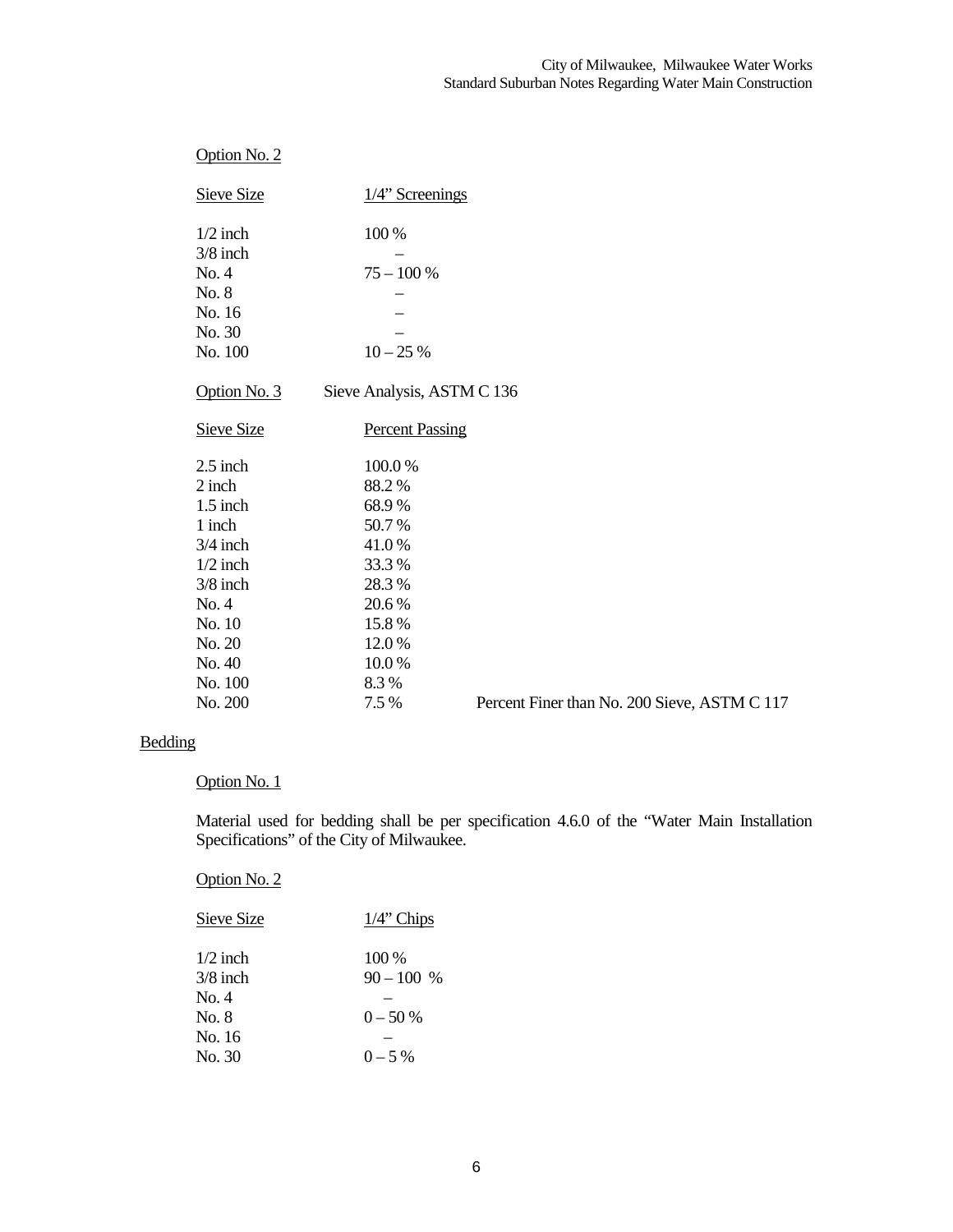# **16) Consolidation of Backfill and Aggregate Slurry Backfill**

The contractor shall consolidate all backfill by mechanical compaction per specification 2.6.14 (B) of the Standard Specifications for Sewer & Water Construction in Wisconsin. Per the specification, the initial compacted lift shall be two (2) feet. The specification language for subsequent lifts shall be revised to read, "Each subsequent compacted lift of material shall be one (1) foot". Costs are to be included in the unit bid price for water main. Settling the trench by flooding the backfill will not be allowed.

Where specified on the plans, the contractor shall backfill with aggregate slurry per specification 8.43.8 of the Standard Specifications for Sewer & Water Construction in Wisconsin. A bid item for "Slurry Backfill", measured by cubic yards, will be included on the water main construction plans. In addition, if the City of Milwaukee Construction supervisor determines that slurry backfill is required at a location not specified on the plans, and a bid item has not been included in the contract, the contractor shall be paid the "Fixed Price" extra for aggregate slurry backfill.

## **17) Minimum Cover & Clearance**

The Department of Natural Resources Water & Sewer Separation Requirements (SEC.NR 811.67) shall apply as follows:

Horizontal - Water Mains shall be laid at least 8 feet horizontally from any existing or proposed sanitary or storm sewer.

Vertical - When water mains cross over sewers, at least 6" shall separate the bottom of the water main and the top of the sewer. When water mains cross under sewers, a minimum of 18" shall be maintained, between the top of the water main and the bottom of the sewer.

Joints - At crossings, water pipe shall be centered on the sewer so that joints will be as far from the sewer as possible. (per Milwaukee "Water Main Installation" Specifications Drawing No. 16)

Utilities - Maintain a minimum vertical clearance of 6" from the outside edge of the proposed water main or appurtenances to the outside edge of any existing or proposed utility. Maintain a horizontal distance of 3'-0" from the centerline of the proposed water main to the centerline of any existing or proposed utility. A minimum distance of 2'-0" of undisturbed earth between the outside edge of the proposed water main and the outside edge of any existing or proposed utility shall have priority.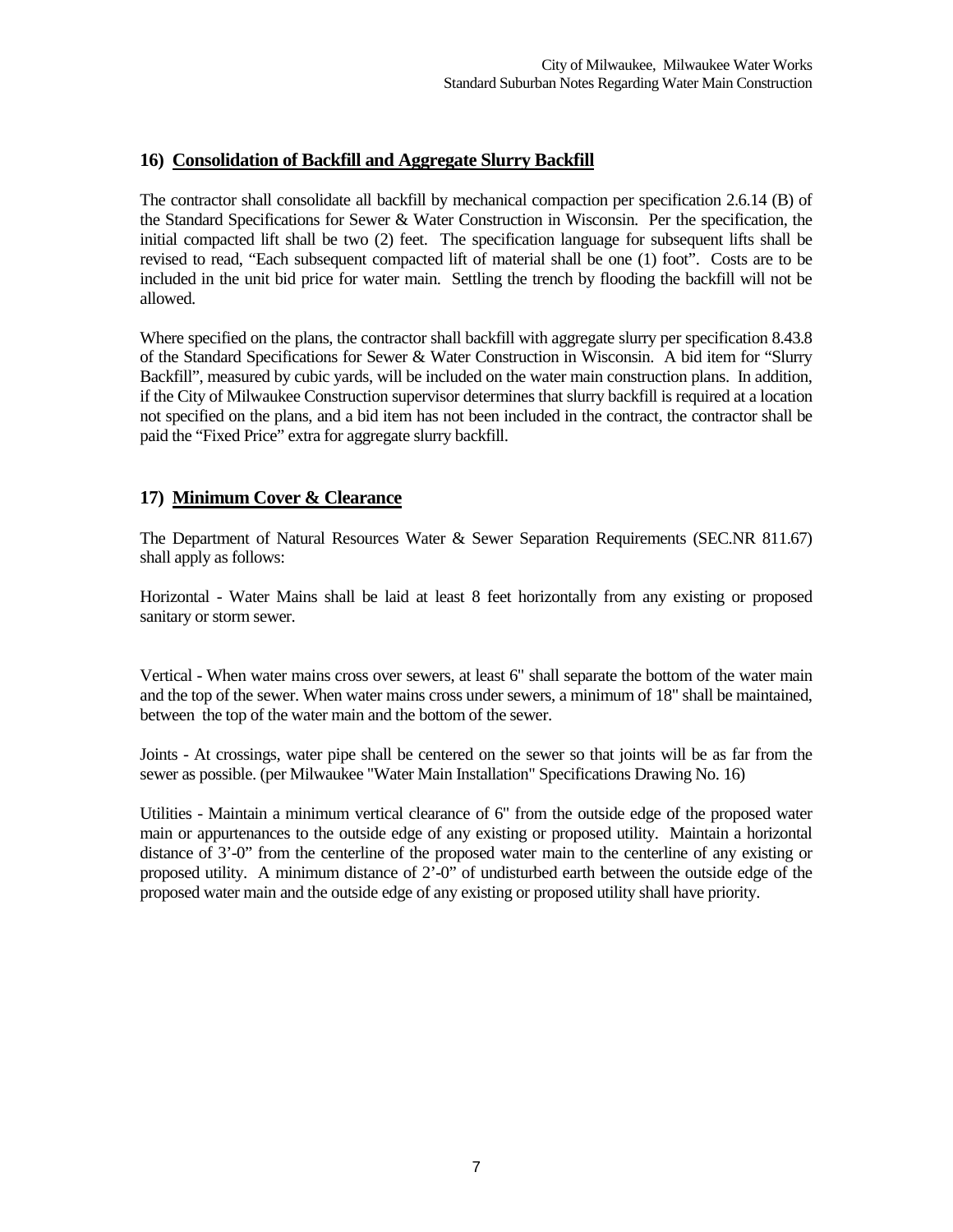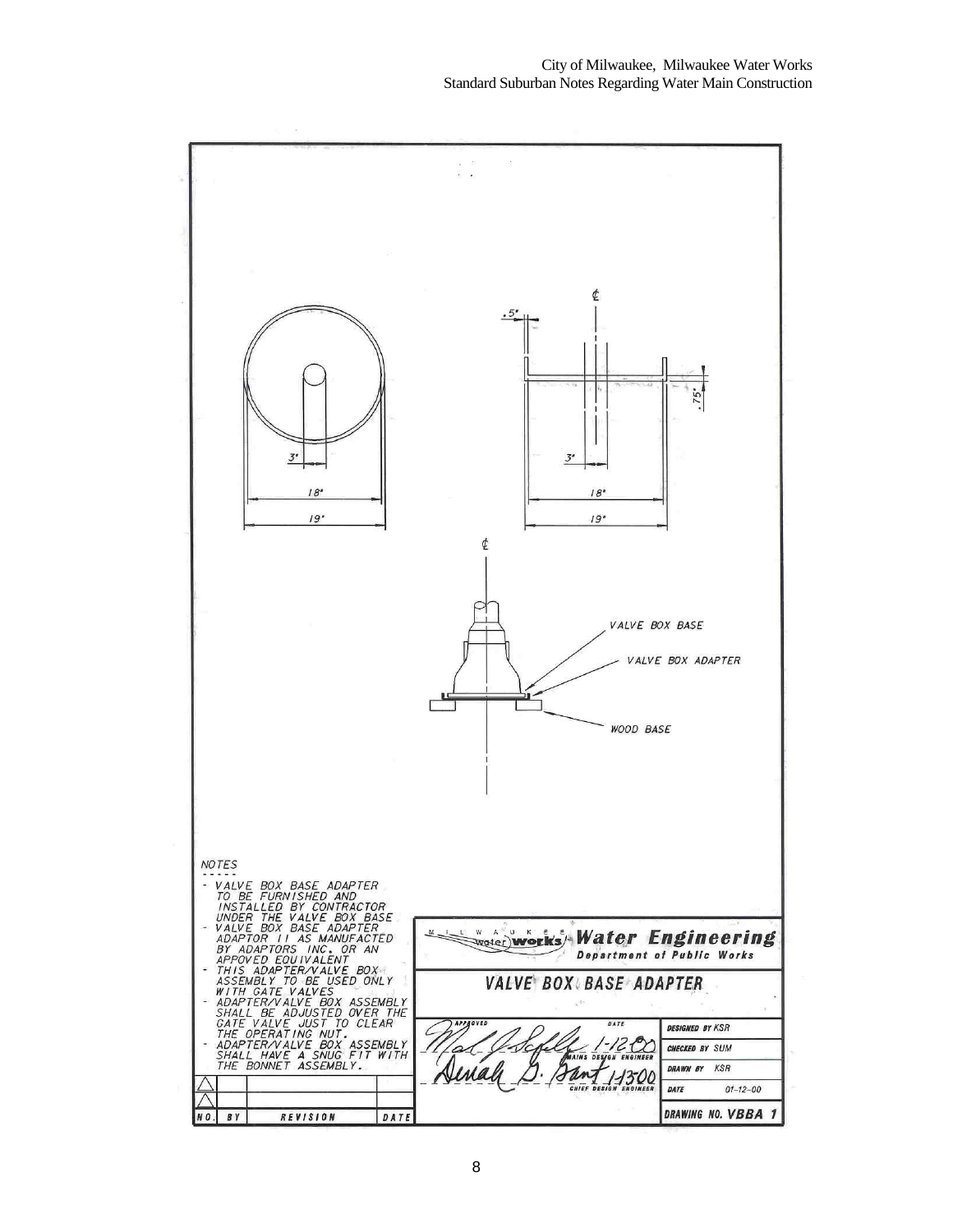# **19) Water Main Disinfection Process**

This process shall supercede chapter 5.18.0 of the water main installation specifications dated January 2, 1987, entitled safe drinking water procedures and tests. The contractor shall be required to disinfect all proposed water mains in this contract using the following method:

- 1. The contractor shall supply and place calcium hypochlorite tablets in the water main as it is being installed. The placement of the tablets shall be per AWWA C651-99, Sec. 4.4.2. The tablets shall be attached to the top of the pipe with a food-grade adhesive (Permatex Form-A-Gasket No. 2 or Permatex Clear RTV silicone adhesive sealant or approved equal). The calcium hypochlorite tablets shall conform to AWWA C651-99, Sec. 4.1.3.
- 2. When installation is complete, the contractor shall fill the main with water at a rate to insure that the water within the main will flow at a velocity no greater than 1 ft/s (160gpm fill rate for an 8" water main). Precautions shall be taken to ensure that air pockets are eliminated. This water shall remain in the pipe for 24 hours.
- 3. Following the 24-hour waiting period, the construction section shall test for a chlorine residual of at least 5ppm at each end of the water main.
- 4. The contractor shall flush the super-chlorinated water out of the main. The contractor shall dechlorinate the discharged water. The de-chlorinator shall be the "H2O Neutralizer" by Measurement Technologies,  $704 - 228<sup>th</sup>$  Avenue NE, #601, Sammamish, WA 98074, (425) 868-8511, or equal.
- 5. Whether the chlorine residual was less than or greater than 5ppm, the construction section shall then pressure test the water main.
- 6. A) If the water main passed the pressure test and the chlorine residual was greater than 5ppm, then the contractor shall flush the water main for a period of 24 hours. Following the twenty-four hour flushing period, two samples shall be collected from the new main. One sample will be for a bacteriological test. The other sample will be tested for chlorine residual and turbidity. If the first samples are unsuccessful, another set of samples will be collected following an additional 24 hours of flushing. If the second set of samples is unsuccessful, re-chlorination will be required (See step 7). The contractor shall begin the wet connection process after obtaining successful samples.

 B) If the water main did not pass the pressure test, then the contractor shall make the necessary repairs and the water main shall be re-pressure tested. Following the successful pressure test, the contractor shall fill the water main. The construction section shall then chlorinate the water main by the continuous feed method per AWWA C651-99, Sec. 4.4.3. After successful chlorination  $(>10$ ppm chlorine residual), the contractor shall flush the superchlorinated water out of the main and de-chlorinate the discharged water. The contractor shall then flush the main for a period of 24 hours. Following the twenty-four hour flushing period, two samples shall be collected from the new main. One sample will be for a bacteriological test. The other sample will be tested for chlorine residual and turbidity. If the first samples are unsuccessful, another set of samples will be collected following an additional 24 hours of flushing. If the second set of samples is unsuccessful, re-chlorination will be required (See Step 7). The contractor shall begin the wet connection process after obtaining successful samples.